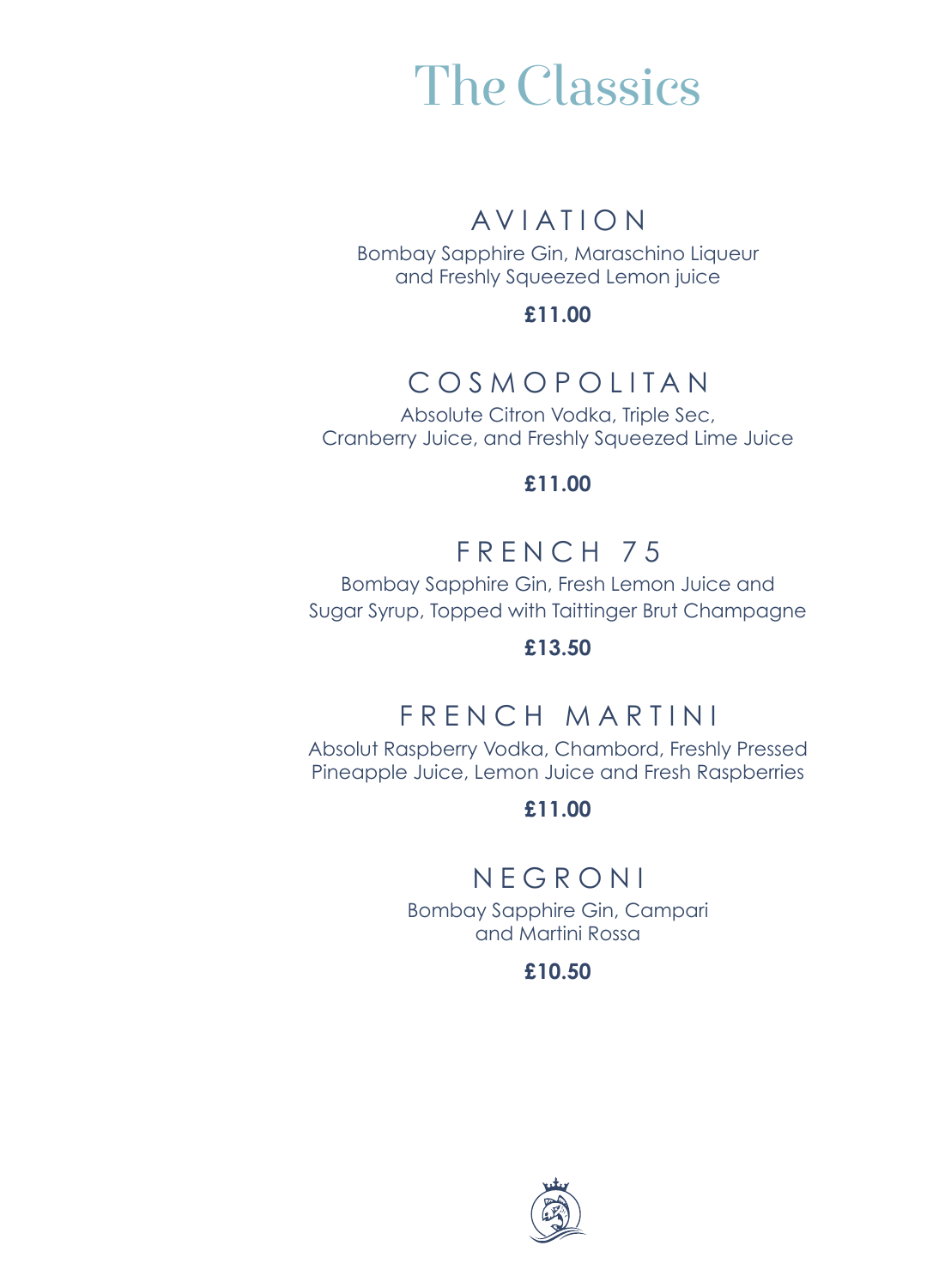

### BRAMBLE

Blackberry Infused Gin, Freshly Squeezed Lemon Juice and Sugar Syrup, Topped with Blackberry Liqueur

**£11.00**

### INDICA SIDECAR

The Channel Island's INDICA Rum, Freshly Squeezed Lemon Juice and Apricot Brandy

**£11.50**

### OLD NAVY

Captain Morgan Spiced Rum, Dark Rum, Disaronno, Sugar Syrup and Freshly Pressed Lime and Pineapple Juice

#### **£11.00**

### PORN STAR MARTINI

Absolute Vanilla Vodka, Passionfruit Liqueur, Freshly Pressed Pineapple juice, Fresh Lemon Juice, Passionfruit Puree and Vanilla Syrup. Served with a 50ml Shot of Prosecco

#### **£12.50**

## SIPPIN-SLING

Jersey's Very Own Sippin Beach Gin, Freshly Pressed Pineapple juice, Lime Juice and Grenadine

#### **£11.00**

## VELVET VODKA

Absolute Vodka, Single Espresso, Disaronno Velvet Liqueur and Sugar Syrup

**£11.00**

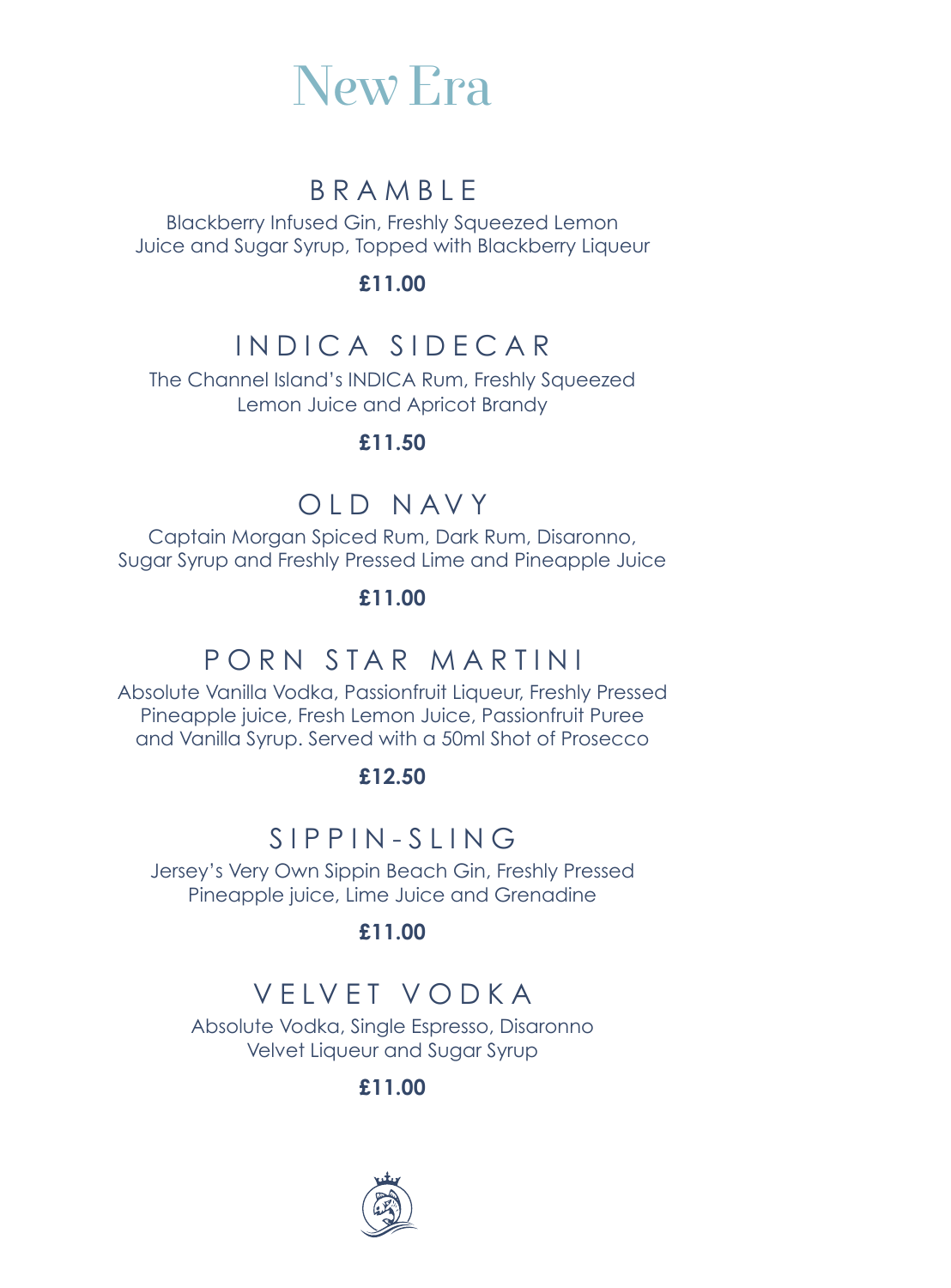## Gin Cocktails

### BROCKMANS

Brockmans Gin, Fresh Blackberries, Freshly squeezed lemon juice and Fever Tree Lemonade

**£12.50**

## CABINET OF CURIOSITIES

Neptunia Gin, Topped with Prosecco, Lemon Twist and Fever Tree Lemonade

#### **£13.50**

### NO TEN

Tanquery No10, Fresh Blueberries, Lime and Fever Tree Elderflower Tonic

#### **£12.00**

### JERSEY SIPPIN RHUBARB

Sippin Rhubarb Gin, Fresh Ginger, Mint and Fever Tree Ginger Ale

#### **£12.50**

### VICTORIA

Gin Lane 1751 Victoria Pink Gin, Fever Tree Light Tonic, Fresh lime, Raspberries and Mint

#### **£12.50**

### SPICED 94 *(Alcohol Free)*

Seedlip Spiced 94, Fresh Lemon, Blueberries and Fever Tree Elderflower Tonic

**£9.50**

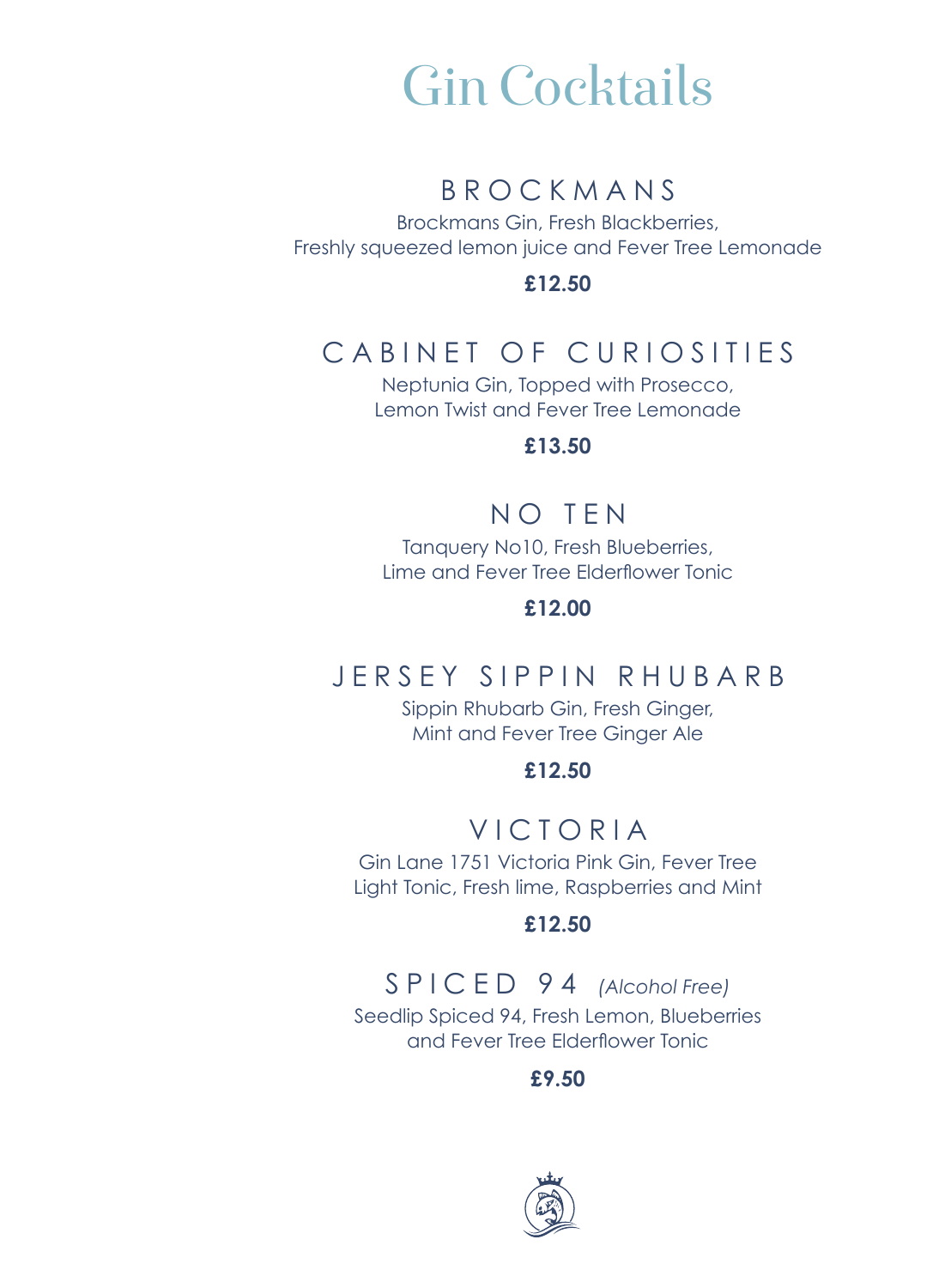## Alcohol Free

## BLUEBERRY MOSCOW MULE

Muddled Fresh Blueberries, Mint, Freshly Squeezed Lime Juice Topped with Fever Tree Ginger Beer.

**£6.50**

## CUCUMBER GIMLET

Freshly Squeezed Lime Juice, Crushed Cucumber and Sugar Syrup Topped with Fever Tree Soda Water.

**£6.50**

## MANGO BELLINI

Freshly Squeezed Orange Juice, Mango Puree Topped with Fever Tree Soda Water and Lemonade.

**£6.50**

## VIRGIN MOJITO

Fresh Lime Juice, Fresh Mint Fever Tree Lemonade, Club Soda & Sugar Syrup.

**£6.50**

### SPICED 94

Seedlip Spiced 94 (50cl), Fresh Lemon, Blueberries and Fever Tree Elderflower Tonic

**£9.50**

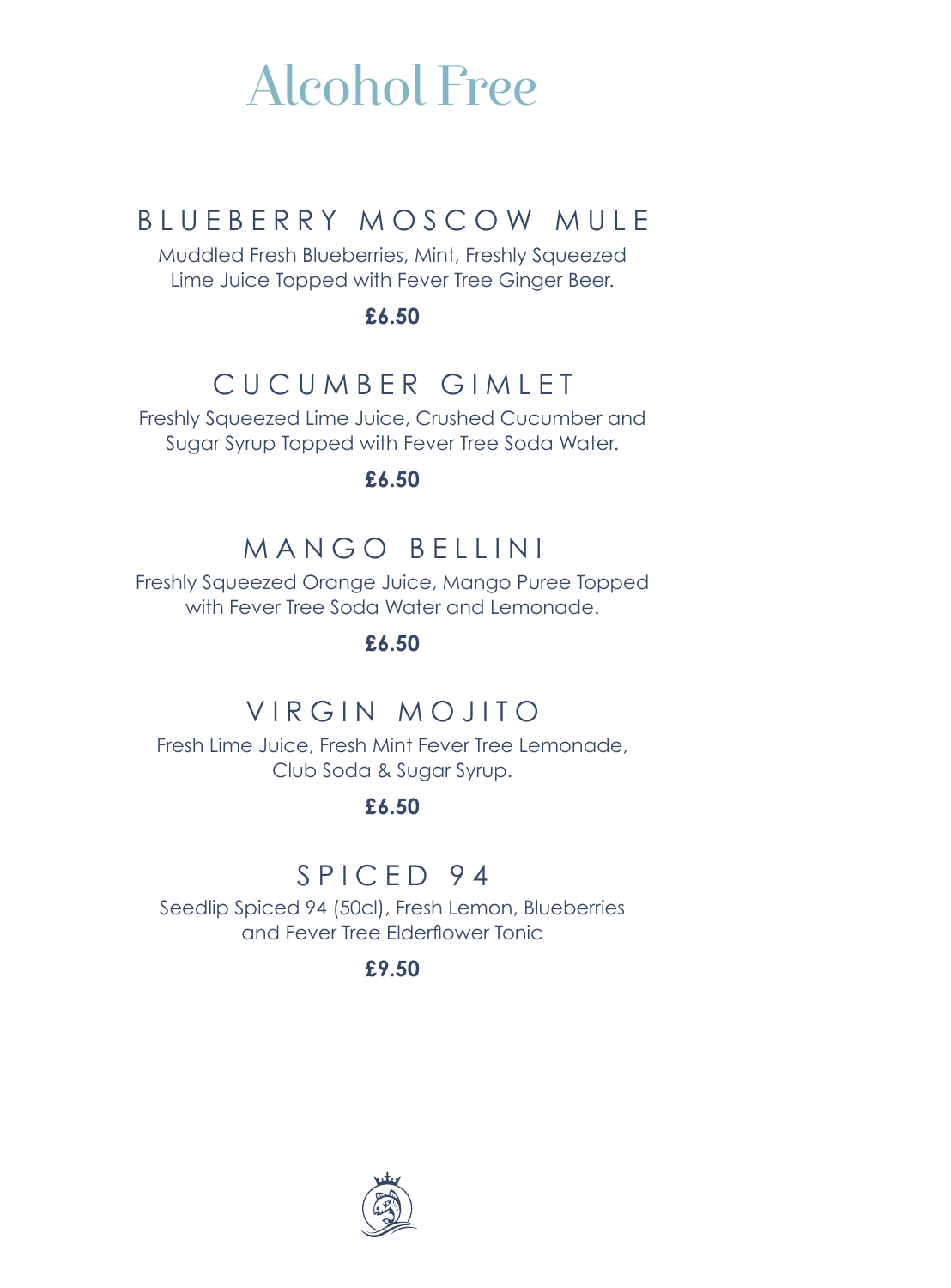## Food

#### **COLD SANDWICHES**

| Atlantic Prawns<br>Open Sandwich on Crusty Ciabatta Bread, Served with<br>Cocktail Sauce, French Fries, Mixed Salad.          | £14.00 |
|-------------------------------------------------------------------------------------------------------------------------------|--------|
| Scottish Smoked Salmon<br>On Toasted Brioche with Cream Cheese, Pea Shoots,<br>French Fries, Mixed Salad.                     | £14.00 |
| Jersey Chancre Crab Meat<br>Bound in Dill Crème Fraiche & Lemon Juice, on White or<br>Brown Bread, French Fries, Mixed Salad. | £18.00 |
| Tuna, Sweetcorn and Mayonnaise<br>On White or Brown Bread, French Fries, Mixed Salad                                          | £12.00 |
| Mature Cheddar and Honey Roast Ham<br>On White or Brown Bread with Fruit Chutney,<br>French Fries, Mixed Salad.               | £12.00 |

#### **HOT SANDWICHES**

| Charcoal Grilled Scottish Entrecote Steak        | £18.00 |
|--------------------------------------------------|--------|
| On Toasted Ciabatta Roll with Red Onion Chutney, |        |
| French Fries, Mixed Salad.                       |        |
| <b>BIT</b>                                       | £14.00 |
| Bacon, Little Gem, Tomato, Mayonnaise on         |        |
| White or Brown Toast, French Fries, Mixed Salad  |        |

#### **PANINIS**

| Mature Cheddar and Honey Roast Slices of Ham<br>Spicy Wedges, Mixed Salad | £11.50 |
|---------------------------------------------------------------------------|--------|
| Avocado and Brie Panini<br>Red Onion Chutney, Spicy Wedges, Mixed Salad   | £11.50 |



*All ingredients may not be listed for this menu, should you need more information about Allergens, please ask a member of our Front of House Team.*

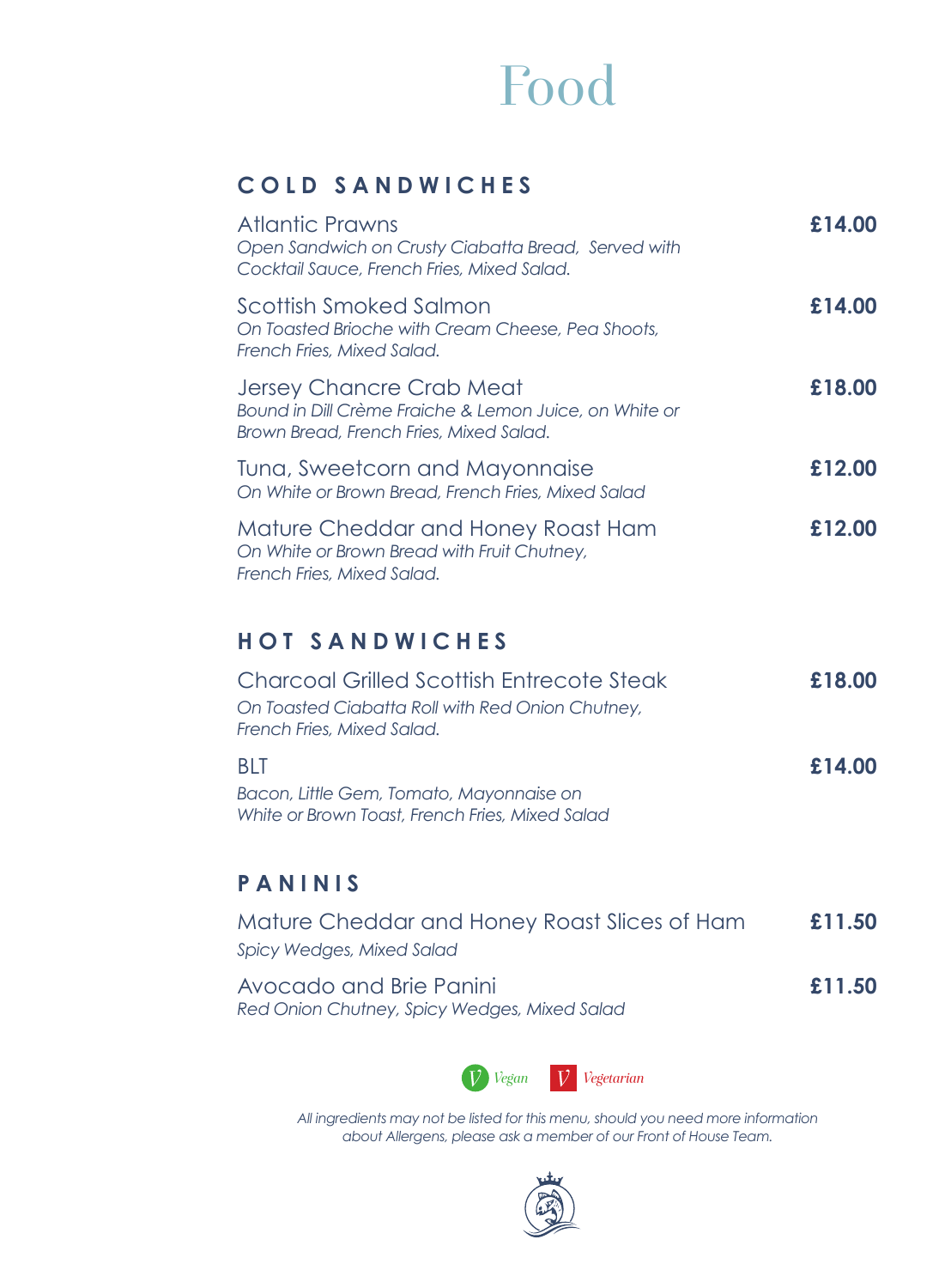## Food

### **SALADS**

| Half a Cold Jersey Lobster and Atlantic Prawns<br>Served on a Bed of Mixed Leaves, Jersey Royals,<br>Mayonnaise & French Bread      | £32.00 |
|-------------------------------------------------------------------------------------------------------------------------------------|--------|
| Scottish Smoked Salmon and Peeled Gambas<br>Little Gems, Dill Crème Fraiche & Red Onions                                            | £19.00 |
| <b>Traditional Caesar Salad</b><br>Warm Strips of Cajun Chicken, Parmesan Shavings<br>& Toasted Ciabatta                            | £16.00 |
| <b>HOT BITES</b>                                                                                                                    |        |
| The Bay Burger<br>Local Beef Burger Served in a Brioche Bun with Onions Rings,<br>Mixed Salad Garnish, Onion Chutney & French Fries | £16.00 |
| Ribeye Steak 80z<br>Served with Mixed Salad, Flat Cap Mushroom,<br><b>Garlic Butter &amp; French Fries</b>                          | £27.00 |
| Entrecote Steak 80z<br>Served with Mixed Salad, Flat Cap Mushroom,<br><b>Garlic Butter &amp; French Fries</b>                       | £24.00 |
| Local Ale Battered Cod Fillet<br>Served with Mushy Peas, Tartare Sauce & French Fries                                               | £16.00 |
| Mediterranean Vegetable Ratatouille v<br>Baked in a Rich Tomato Sauce Topped with a Cheese<br>Crust & Dressed Side Salad            | £15.00 |



*All ingredients may not be listed for this menu, should you need more information about Allergens, please ask a member of our Front of House Team.*

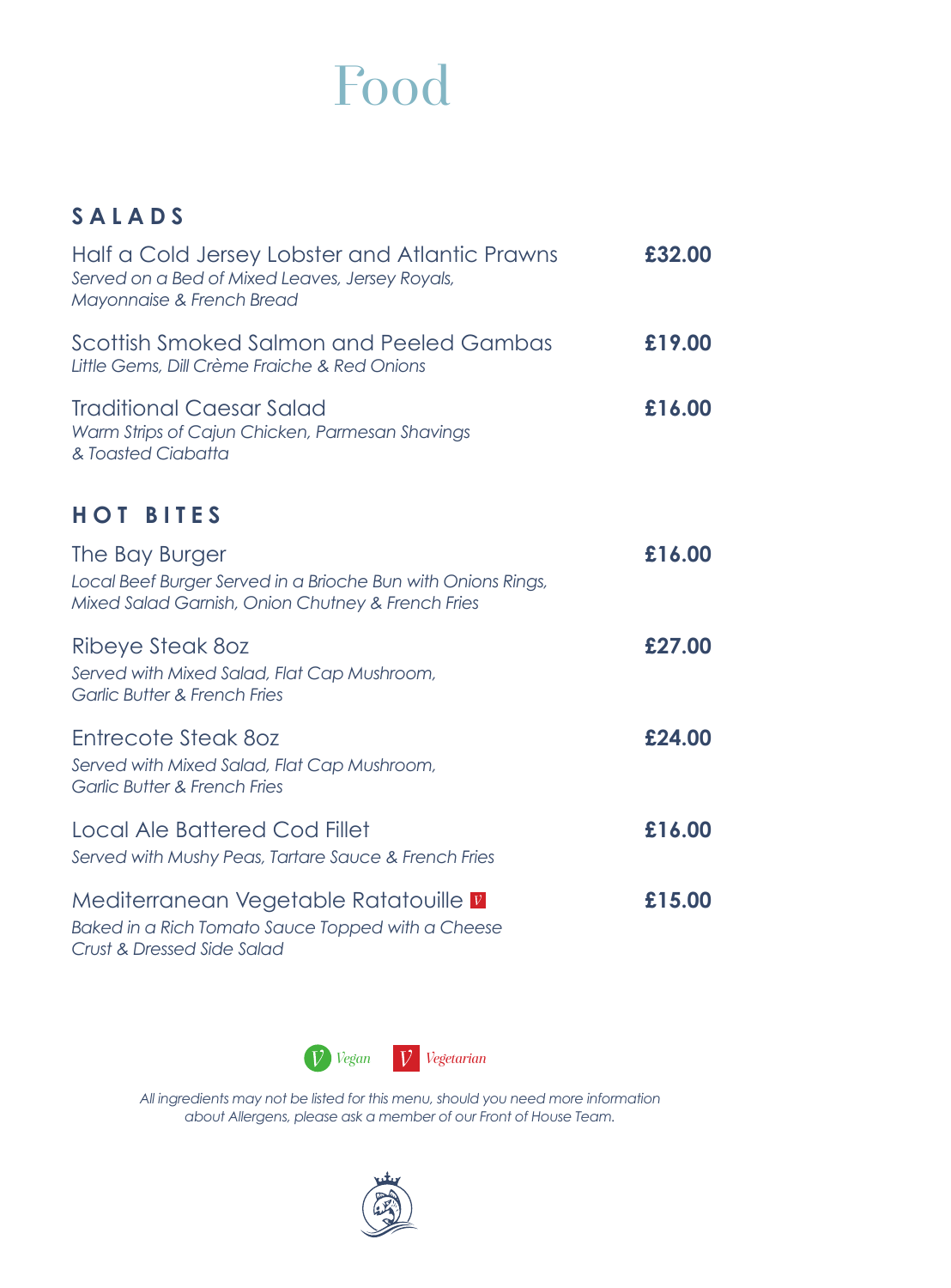## Food

#### **DESSERT**

| Spiced Apple Crumble v<br>Served with Vanilla Ice Cream                                                                                   |                 | £8,50  |
|-------------------------------------------------------------------------------------------------------------------------------------------|-----------------|--------|
| Salted Caramel Chocolate Brownie <b>V</b><br>Caramelised Banana and Banana Ice Cream                                                      |                 | £9.00  |
| <b>Berry Pavlova v</b><br>Chantilly Cream, Berries, White Chocolate Crispies,<br>Vanilla Meringue and Honeycomb                           |                 | £8.50  |
| Selection of Homemade<br>Ice Cream and Sorbet<br>Ask your server for details                                                              | per scoop £2.50 |        |
| Selection of Artisanal Cheese<br>Pecan, Apple and Black Butter Soda Bread, Crackers,<br>Homemade Chutney, Quince Paste, Grapes and Celery |                 | £12.50 |
| Cream Tea                                                                                                                                 |                 | £8.50  |
| Tea and cakes                                                                                                                             |                 | £8.50  |



*All ingredients may not be listed for this menu, should you need more information about Allergens, please ask a member of our Front of House Team.*

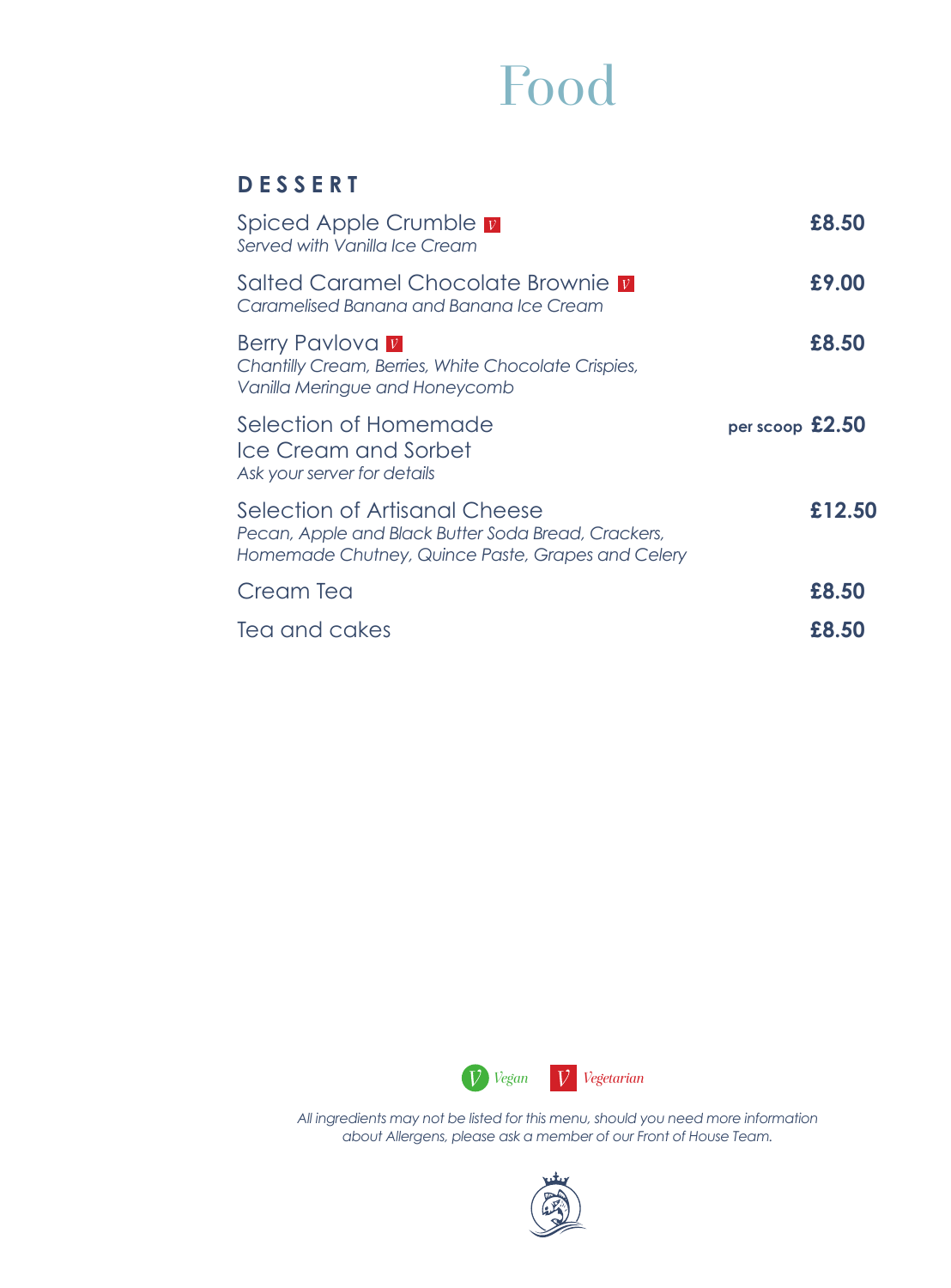## Hot Drinks

#### **TEA SELECTION**

| £3.00 |
|-------|
| £3.00 |
| £3.20 |
| £3.20 |
| £3.20 |
| £3.20 |
| £3.20 |
| £3.20 |
| £3.20 |
| £3.20 |
|       |

### **COFFEE SELECTION**

| Filter Coffee (Pot For 1) | £3.00 |
|---------------------------|-------|
| Decaffeinated Coffee      | £3.20 |
| Flat White                | £3.30 |
| Americano                 | £3.20 |
| Espresso                  | £3.10 |
| Macchiato                 | £3.20 |
| Double Espresso           | £3.40 |
| Cappuccino                | £3.40 |
| Mocha                     | £3.50 |
| Latte                     | £3.50 |
| <b>Hot Chocolate</b>      | £3.50 |

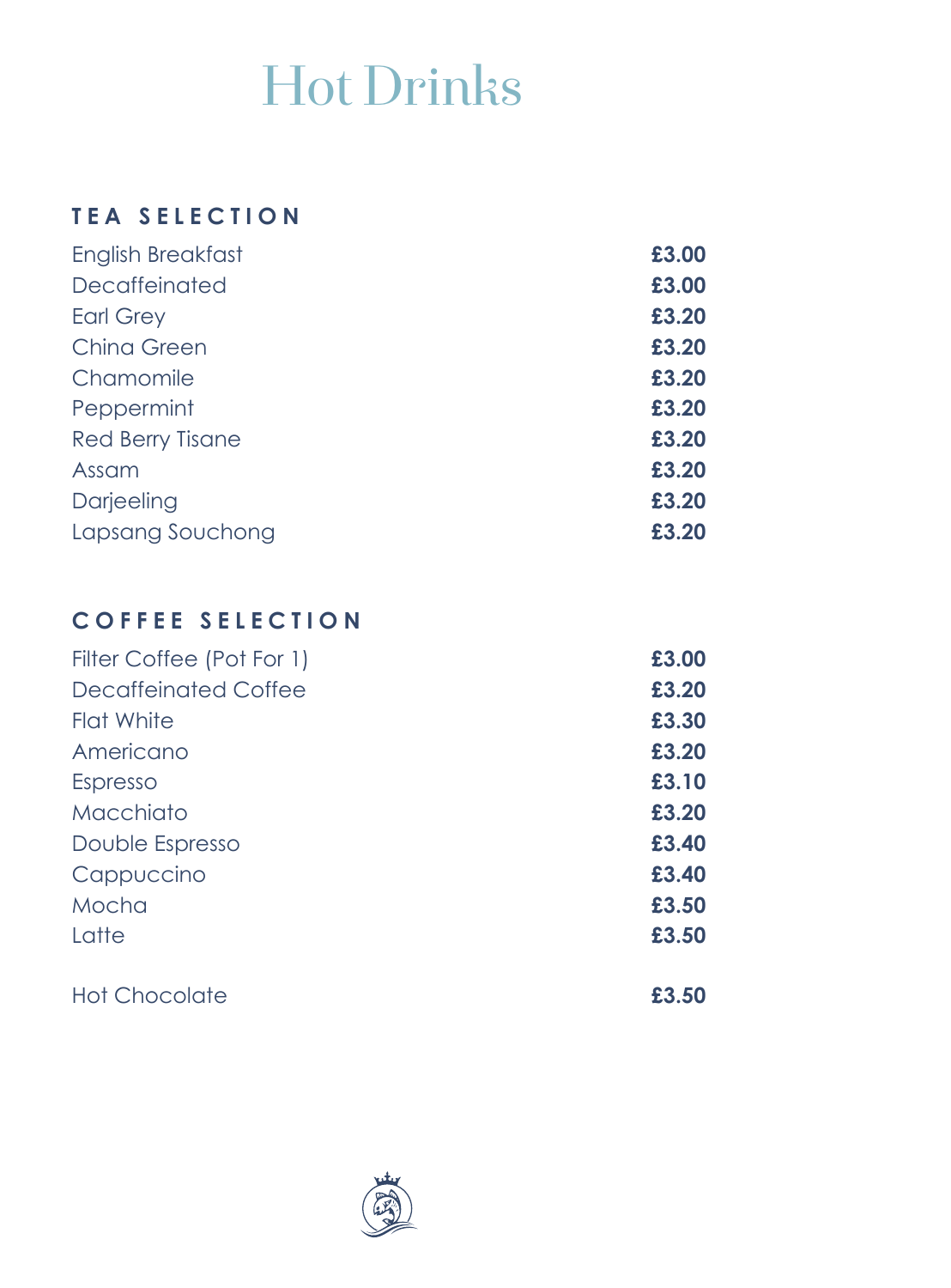## Soft Drinks & Mixers

#### **FEVER TREE SELECTION / 200ML**

| <b>Tonic Water</b>        | £2.80 |
|---------------------------|-------|
| Light Tonic Water         | £2.80 |
| Mediterranean Tonic Water | £2.80 |
| Ginger Ale                | £2.80 |
| Ginger Beer               | £2.80 |
| Elderflower Tonic         | £2.80 |
| Soda Water                | £2.80 |
| Lemonade                  | £2.80 |
|                           |       |

#### **SOFT DRINKS**

| Coca Cola (200ml)                  | £2.70 |
|------------------------------------|-------|
| Diet Coca Cola (200ml)             | £2.70 |
| J2O Apple & Mango (200ml)          | £3.30 |
| J2O Orange & Passion Fruit (200ml) | £3.30 |
| J2O Apple & Raspberry (200ml)      | £3.30 |
| Britvic 55 (200ml)                 | £3.30 |
| Britvic Orange (150ml)             | £2.70 |
| Britvic Tomato Juice (150ml)       | £2.70 |
| Red Bull (250ml)                   | £4.00 |
| Cordial Dash                       | £0.65 |
|                                    |       |

#### **WATER**

| Hildon Still / Sparking (330ml) | £2.30 |
|---------------------------------|-------|
| Hildon Still / Sparking (750ml) | £4.20 |

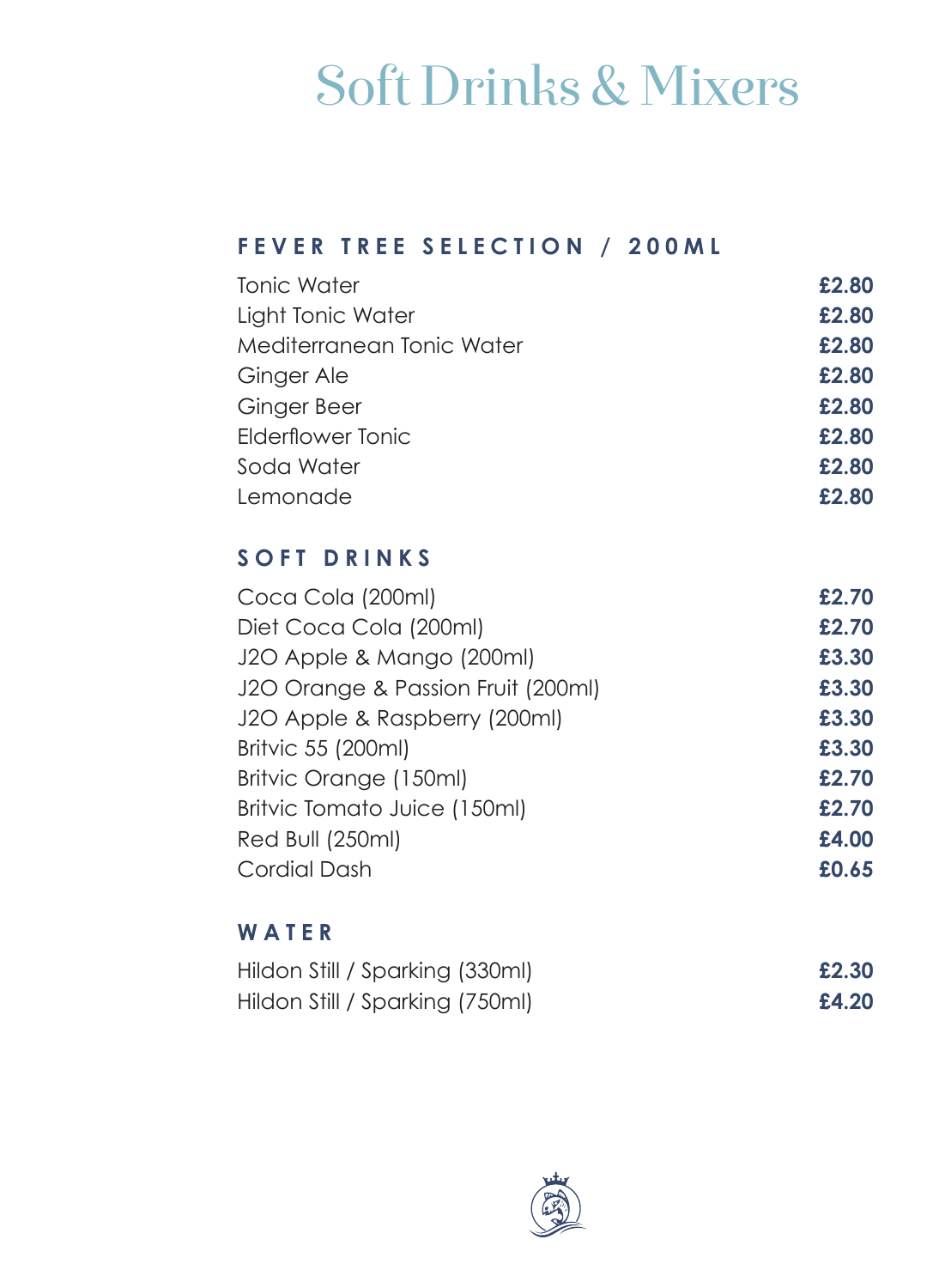# House Wine Selection

| CHAMPAGNE                                                                                        | 125ml<br>Glass |                | 37.5cl<br><b>Bottle</b> | 75 <sub>cl</sub><br><b>Bottle</b> |
|--------------------------------------------------------------------------------------------------|----------------|----------------|-------------------------|-----------------------------------|
| Taittinger Brut, N.V. Grape<br>Grape Type: 40% Chardonnay, 30% Pinot Noir;<br>30% Pinot Meunier  |                | 12.00          |                         | 65.00                             |
| Taittinger Brut, Prestige Rosé N.V.<br>Grape Type: 70% Pinot Noir, 30% Chardonnay                | 13.50          |                | 45.00                   | 80.00                             |
| <b>SPARKLING</b>                                                                                 |                | 125ml<br>Glass |                         | 75 <sub>cl</sub><br><b>Bottle</b> |
| Prosecco Botter, DOC, N.V<br>Veneto, Italy<br>Grape Type: Glera                                  |                | 6.50           |                         | 26.00                             |
| WHITE                                                                                            | 125ml<br>Glass | 175ml<br>Glass | 250ml<br>Glass          | 75 <sub>cl</sub><br><b>Bottle</b> |
| Pinot Grigio, Primi Soli, DOC, 2021<br>Veneto, Italy<br>Grape Type: Pinot Grigio                 | 4.40           | 6.30           | 8.50                    | 25.00                             |
| Sauvignon Blanc, Pasquiers, 2021<br>Languedoc, France<br>Grape Type: Sauvignon Blanc, Vermentino | 4.40           | 6.30           | 8.50                    | 25.00                             |
| Chardonnay, Pierre Lacasse, 2020<br>Vin de France                                                | 4.40           | 6.30           | 8.50                    | 25.00                             |

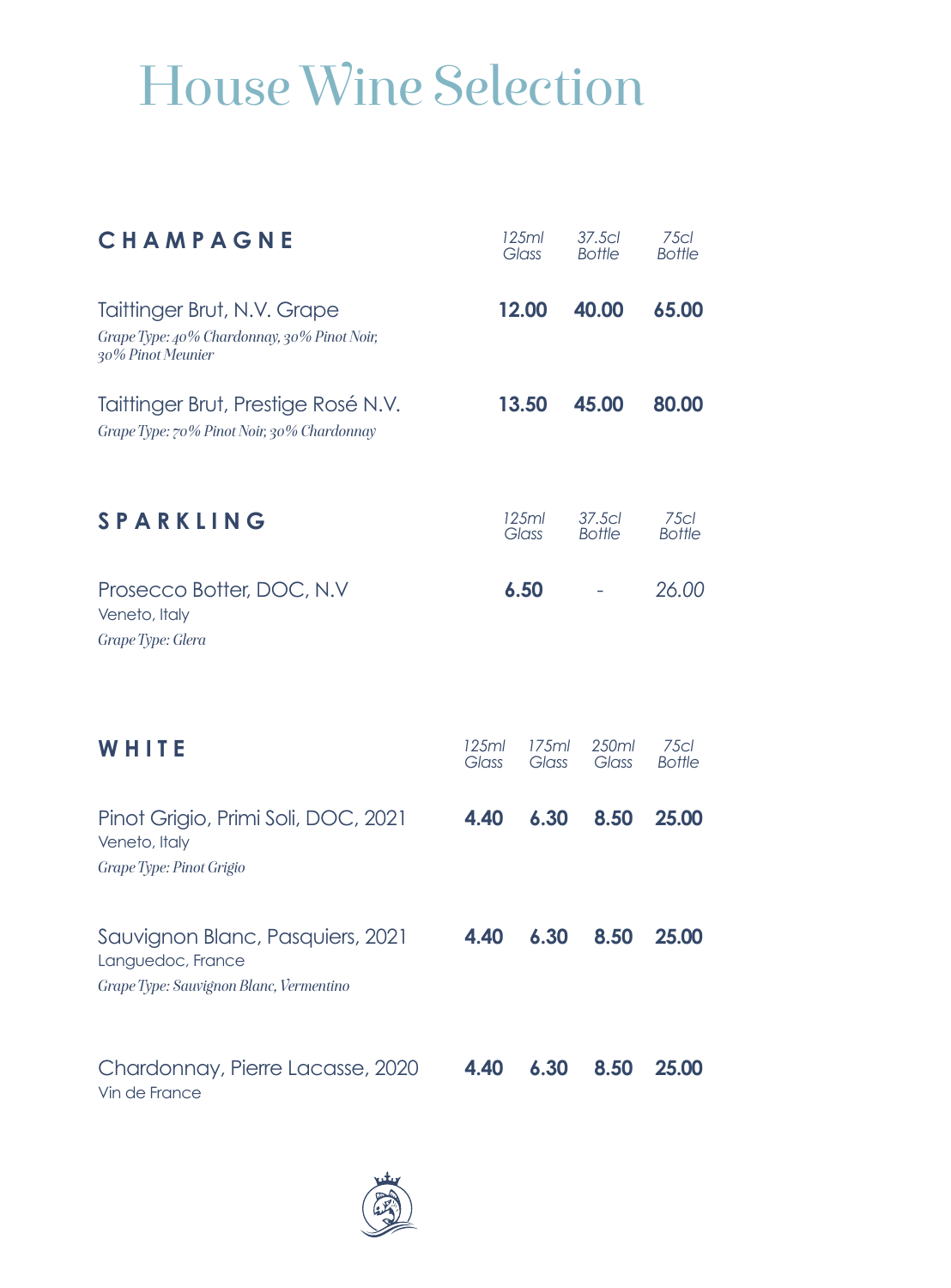# House Wine Selection

| <b>ROSÉ</b>                                                                                                    | 125ml<br>Glass | 175ml<br>Glass | 250ml<br>Glass | 75 <sub>cl</sub><br><b>Bottle</b> |
|----------------------------------------------------------------------------------------------------------------|----------------|----------------|----------------|-----------------------------------|
| Pinot Grigio Blush, Primi Soli,<br>DOC, 2020 Veneto, Italy                                                     | 4.40           | 6.30           | 8.50           | 25.00                             |
| Grenache, Villa Blanche,<br>Calmel & Joseph, 2021<br>Languedoc-Roussillon, France                              | 4.40           | 6.30           | 8.50           | 25.00                             |
| <b>RED</b>                                                                                                     |                |                |                |                                   |
| Cabernet Sauvignon,<br>Louis Eschenauer, 2020<br>Languedoc-Roussilon, France<br>Grape Type: Cabernet Sauvignon | 4.40           | 6.30           | 8.50           | 25.00                             |
| Malbec, Les Volets, 2021<br>Languedoc-Roussillon, France<br>Grape Type: Malbec                                 | 4.40           | 6.30           | 8.50           | 25.00                             |
| Shiraz, Villa Blanche,<br>Camel & Joseph, 2020<br>Languedoc-Roussillon, France<br>Grape Type: Shiraz           | 4.40           | 6.30           | 8.50           | 25.00                             |
| Merlot, Domaine De<br>La Baume, 2020<br>Languedoc-Roussillon, France<br>Grape Type: Merlot                     | 4.40           | 6.30           | 8.50           | 25.00                             |
| SWEET WINE                                                                                                     | 125ml<br>Glass | 175ml<br>Glass | 250ml<br>Glass | 75 <sub>cl</sub><br><b>Bottle</b> |
| Piesporter Michelsberg,<br>Schmitt Sohne, 2018                                                                 | 4.50           | 5.95           | 7.95           | 23.00                             |

Mosel, Germany

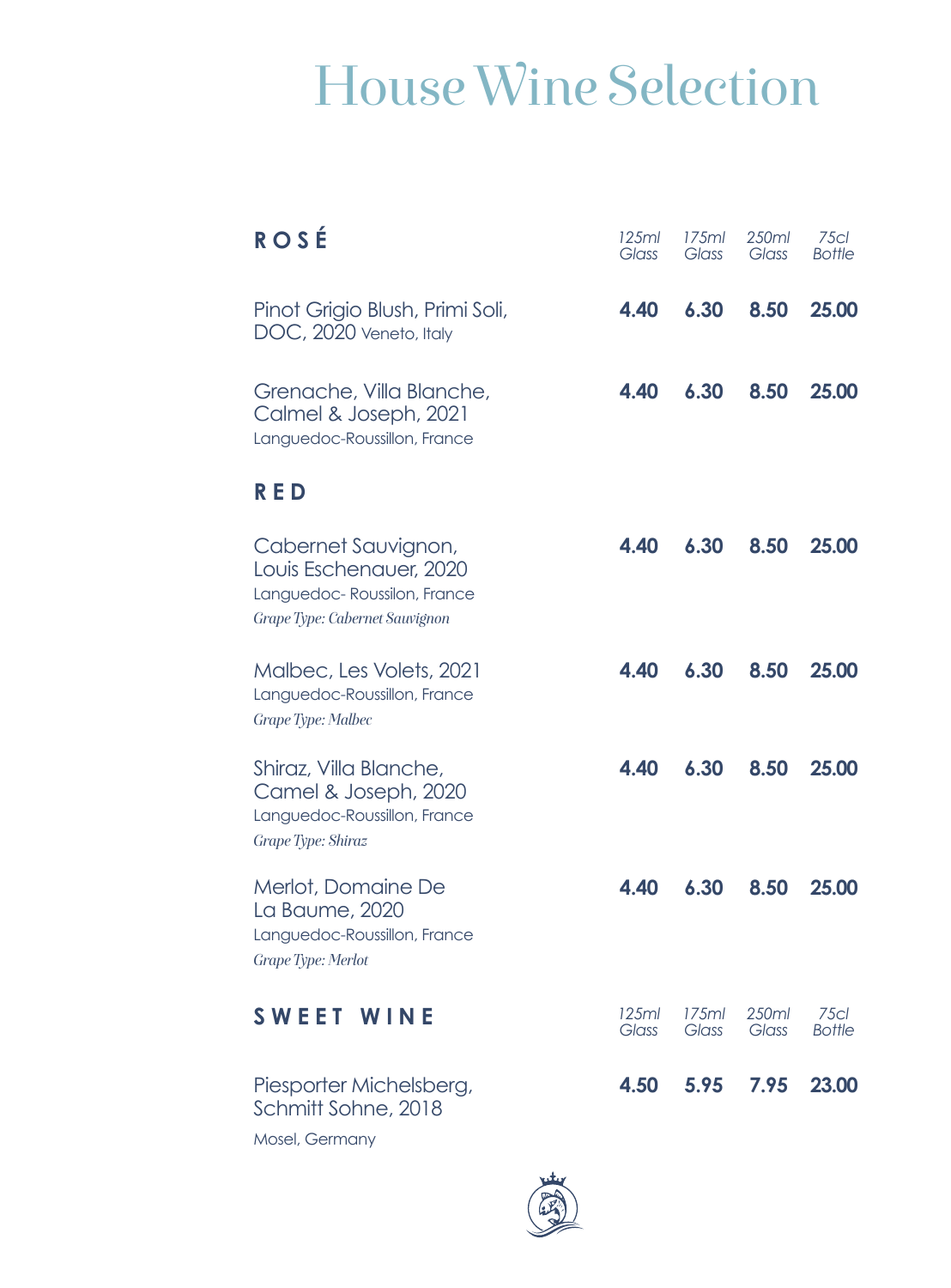# Spirits

| ARMAGNAC / 25ML                               |        |
|-----------------------------------------------|--------|
| 1987 Baron G. Legrand                         | £8.00  |
| 1982 Baron G. Legrand                         | £9.00  |
| 1970 Baron G. Legrand                         | £13.00 |
| COGNAC / 25ML                                 |        |
| <b>Hennessey VS</b>                           | £5.50  |
| Remy Martin VSOP                              | £6.50  |
| Remy Martin XO Excellence                     | £15.00 |
| CALVADOS / 25ML                               |        |
| Chateau du Breuil VSOP                        | £4.65  |
| Chateau du Breuil 12 Year Old                 | £6.95  |
| Chateau du Breuil 15 Year Old                 | £7.50  |
| <b>RUM / 25ML</b>                             |        |
| <b>Bacardi Superior</b>                       | £3.95  |
| Captain Morgan Dark Rum                       | £3.95  |
| Captain Morgan Spiced Rum                     | £3.95  |
| EL DORADO AGED<br><b>CARIBBEAN RUM / 25ML</b> |        |
| El Dorado 12 Year Old                         | £6.30  |
| El Dorado 21 Year Old                         | £10.50 |
| THE CHANNEL ISLANDS<br>LIQUOR CO / 25ML       |        |
| <b>Indica Rum</b>                             | £5.80  |
| Indica Spiced Rum                             | £5.80  |
| <b>CARIBBEAN RUM / 25ML</b>                   |        |
| Kraken Spiced Rum                             | £4.50  |
| Malibu                                        | £4.00  |

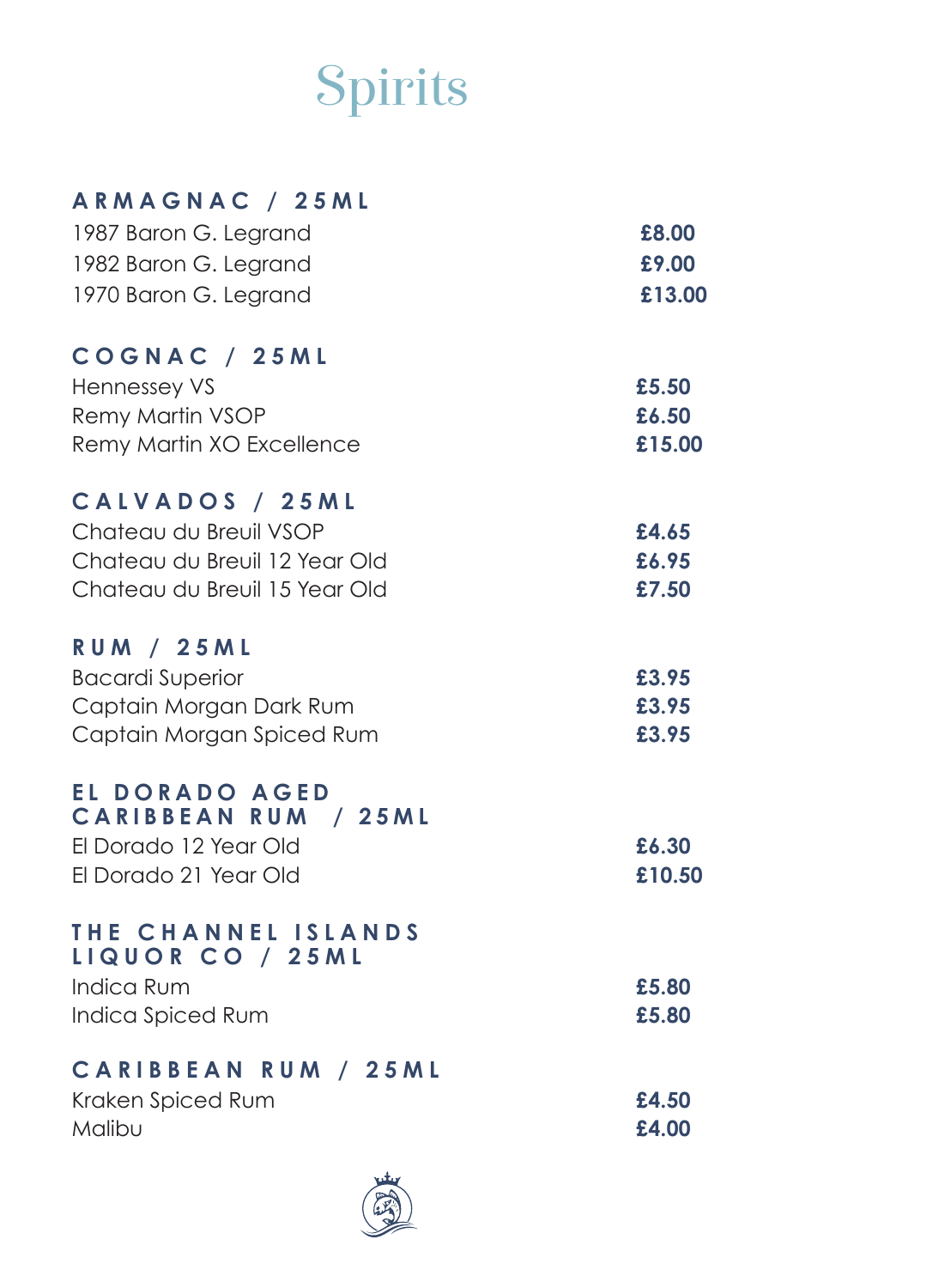

#### **BLENDED SCOTCH / 25ML**

| <b>Famous Grouse</b>       | £4.00  |
|----------------------------|--------|
| Johnnie Walker Black Label | £5.00  |
| Johnnie Walker Blue Label  | £16.50 |

#### **SINGLE MALT / 25ML**

| Old Pulteney 12 Years        | £4.50 |
|------------------------------|-------|
| Glenmorangie 10 Years        | £5.45 |
| Talisker 10 Years            | £5.50 |
| Glenfiddich Reserve 12 Years | £5.50 |
| Dalwhinnie 15 Years          | £5.80 |
| Oban 14 Years                | £7.50 |
| Old Pulteney 15 Years        | £7.95 |
|                              |       |

#### **IRISH / 25ML**

| John Jameson | £4.00 |
|--------------|-------|
|              |       |

#### **BOURBON / 25ML**

| Makers Mark   | £5.50 |
|---------------|-------|
| Jack Daniel's | £4.20 |

#### **CANADIAN / 25ML**

| Canadian Club | £3.95 |
|---------------|-------|
|               |       |

### **SPIRIT OF NEW ORLEANS / 25ML**

| Southern Comfort | £3.95 |  |
|------------------|-------|--|
|                  |       |  |

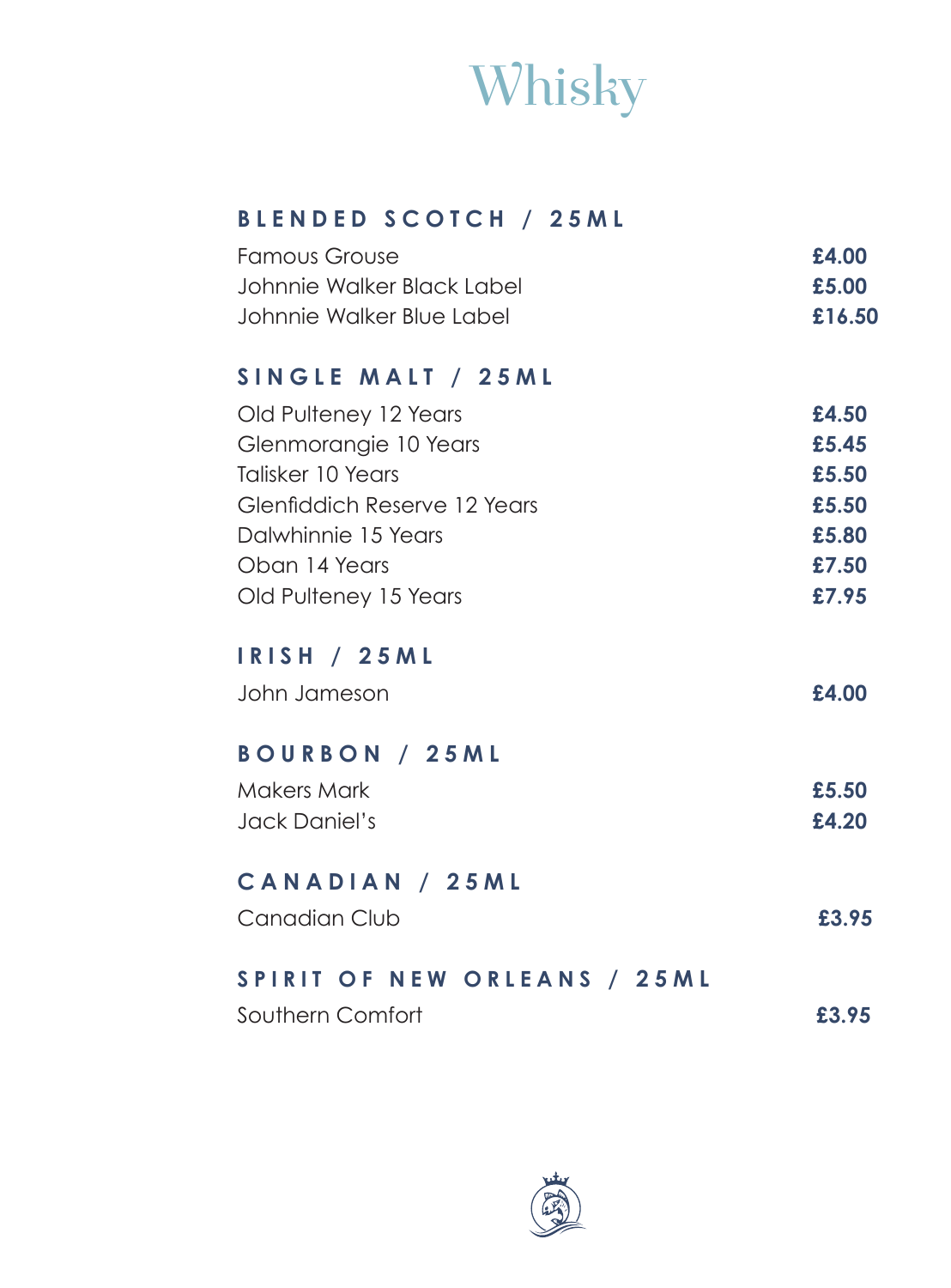## Gin

### **25ML**

| £4.00 |
|-------|
| £5.50 |
| £5.00 |
| £5.00 |
| £5.00 |
| £6.00 |
| £4.00 |
| £4.75 |
| £4.00 |
|       |

#### **HOME GROWN JERSEY GIN**

| Sippin Beach  | £3.99 |
|---------------|-------|
| Sippin Ruhbrb | £3.99 |

# Vodka

| 25 M L           |       |
|------------------|-------|
| Absolut          | £3.95 |
| <b>Belvedere</b> | £6.00 |
| Grey Goose       | £5.50 |
| Grey Goose VX    | £7.50 |

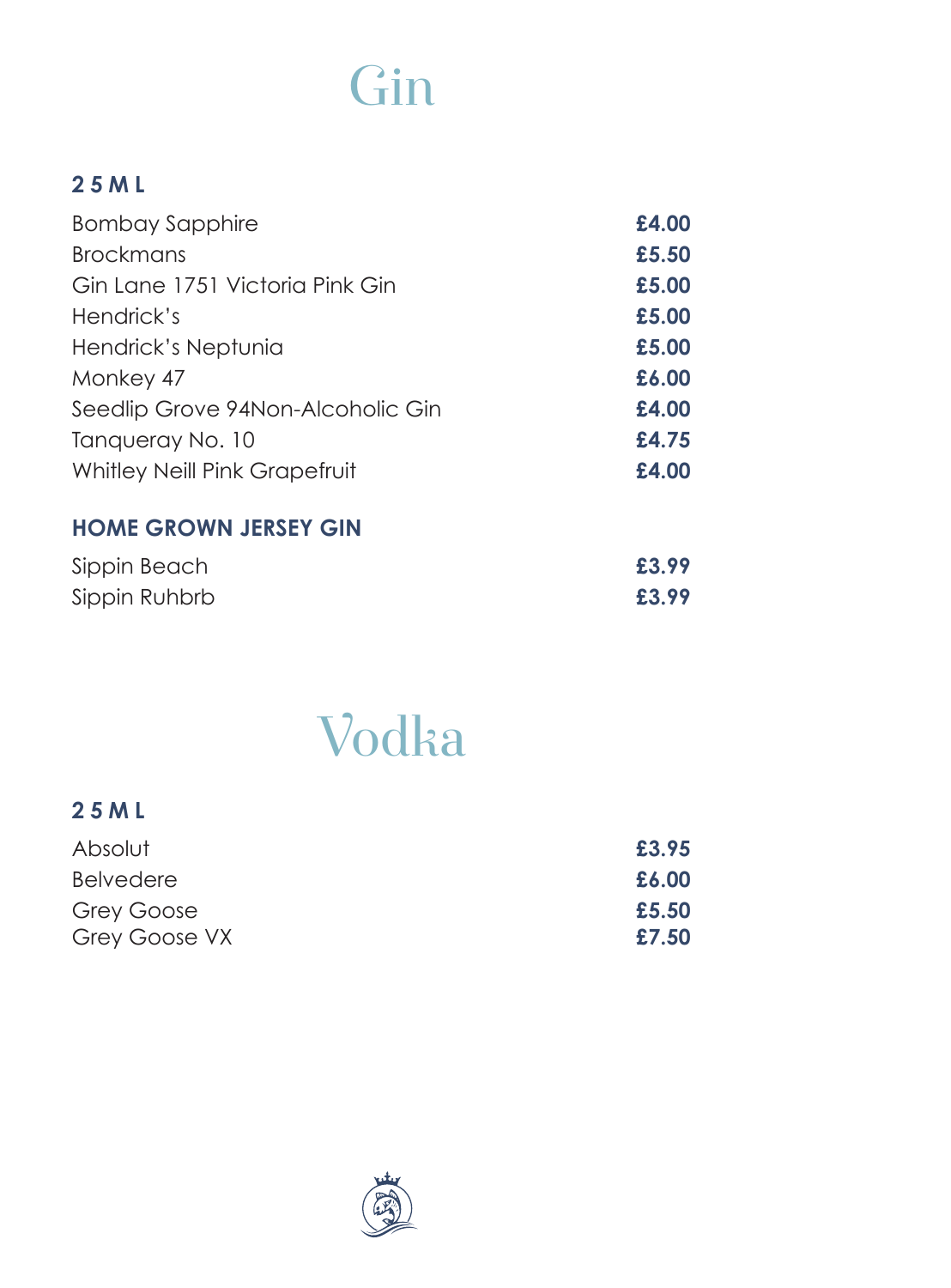# Liqueurs

#### **25ML**

| Disaranno                   | £4.00 |
|-----------------------------|-------|
| Disaranno Velvet (50ml)     | £6.00 |
| Arches Peach Schnapps       | £4.00 |
| Bailey's Irish Cream (50ml) | £5.00 |
| <b>Benedictine</b>          | £4.50 |
| Chambord Raspberry Liqueur  | £4.00 |
| Cointreau                   | £4.00 |
| Crème de Menthe             | £4.00 |
| Drambuie                    | £4.00 |
| Galliano                    | £4.00 |
| Glayva                      | £4.50 |
| Grand Marnier Red           | £4.50 |
| Limoncello                  | £5.00 |
| Tia Maria                   | £4.50 |
| Kahlua                      | £4.20 |
|                             |       |

## Shots

### **25ML**

| Tequila Rose         | £4.00 |
|----------------------|-------|
| Jose Cuervo Bianco   | £4.50 |
| Jägermeister         | £4.00 |
| Sambuca              | £4.00 |
| Sambuca Raspberry    | £3.50 |
| Sour Apple De Kuyper | £3.50 |